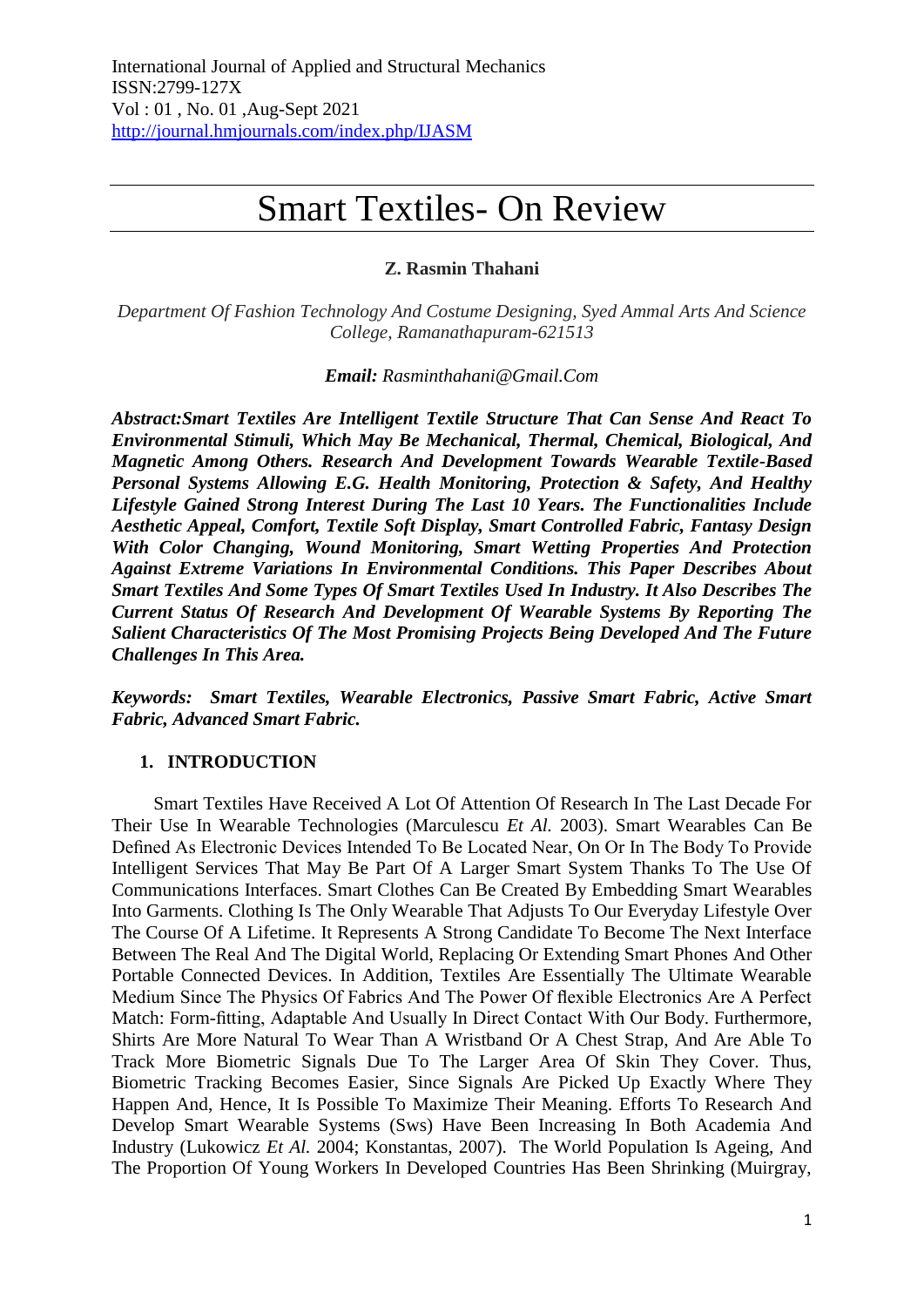2007; Kalache 1996). Elderly People Have A Greater Level Of Disability Due To Age-Related Diseases, A Greater Need For Care And Assistance, And Are More Likely To Be Admitted To A Hospital Or Nursing Home. Permanent Admission To A Care Home Is An Expensive Way Of Providing Care For Elderly, Most Of Whom Would Prefer To Remain In Their Own Home (Hedda Agüro-Torres, 2001; Mccann *Et Al.* 2011). For Example, Readings Of Heart Rate Signals From Body Extremities Are Very Different From Readings Obtained On The Chest. Thus, Smart Clothes Are Able To Monitor, Document, Augment And Actuate On Our Lives Providing Unprecedented Opportunities For Tackling Global Societal Challenges In Areas Like Smart And Crowd Sourced Health (Haghi *Et Al.* 2017), Ageing (Bhömer *Et Al.* 2013), Work Safety (Bonfiglio *Et Al.* 2011) Or Personal Productivity (Feito *Et Al.* 2018). Soft Sensors And Actuators Have Been Developed For Interaction With Environment, Increase Of Operator's Safety, Entertainment And Physiological Parameters Monitoring.

With Excellent Compliance, Wearable Electronics Present Broad Potential Impact To Produce A New Generation Smart Fabric, Such As Wearable Heating Devices, (Choi *Et Al.* 2015; Zhou *Et Al.* 2016), Large-Area Electronic Systems, (Qiu *Et Al.* 2019; Wu *Et Al.* 2016) Human Motion Detection, (Park *Et Al.* 2015; Choi *Et Al.* 2017) Wearable Communication Devices (Stoppa & Chiolerio, 2014; Agcayazi *Et Al.* 2018). Ideally, Wearable Computing Devices Provide Computational Capability And Also Function As The Clothing Being Worn, Such As A Sport Jacket That Can Also Monitor A Heartbeat. Electronic Textiles (E-Textiles), Fabrics That Contain Electronic Or Computational Devices, Are Perfectly Suited To Creating These Dual-Role Devices. E-Textiles Are Advanced Textiles That Include Electronic Functionality Ranging From Conductive Yarns/Tracks (Lund *Et Al.* 2018; Hardy *Et Al.* 2018) To Sensing/Actuating (Hughes-Riley & Dias, 2018; Katragadda *Et Al.* 2008; Michael & Howard, 2017), Communications (Singh *Et Al.* 2016; Grabham *Et Al.* 2018) And Signal Processing (Carey *Et Al.* 2017; Marculescu Et *Al.* 2018). The Potential For Developing Light-Weight, flexible, And Conformable Electronic Devices On Textile Products Is Very Significant. Textile Substrates Offer Tremendous Opportunities To Deploy Sensors And Other Devices, Built-In Or Embedded Into The Fabric-Based Network, To Create Large-Area Electrical And Electronic Systems (Windmiller, 2013; Brady *Et Al.* 2006).

A Variety Of Sensing And Output Devices Have Been Used Into E-Textiles Using Pressure Sensors (Helmer *Et Al.* 2012), Touch Sensitive Buttons (De Rossi *Et Al.* 2010) Radio Frequency Identification (Rfids), Or Electrocardiography (Ecg) Sensors In Electronic Socks And Sports Bras (Tognetti *Et Al.* 2014). The Internet Of Things (Iot) Is Already Unlocking The Benefits Of The Data Economy In Numerous Industries Like Healthcare (Baker *Et Al.* 2017), Emergency Management Or Defense And Public Safety (Wu *Et Al.* 2018; Fraga-Lamas *Et Al.* 2016). Moreover, Iot And Wearables, When Coupled With Advances In 5g Communication Networks For Device-To-Device Communications (Akpakwu *Et Al.* 2018), Virtual/Augmented Reality (Blanco-Novoa *Et Al.* 2018; Fraga-Lamas *Et Al.* 2018), Artificial Intelligence (Ai) (Javaid *Et Al*. 2018) And Smart Textiles (Loss *Et Al.* 2016), Can Bring Human-To-Human And Human-To-Machine Connectivity And Interaction To A New Level. Therefore, Smart Wearables And Smart Clothing Are On The Limit That Separates The Physical And The Digital World, And When Combined With Other Technologies (E.G., Smart Glasses (Blanco-Novoa Et Al. 2017) They Have The Potential To Transform Society Due To Their Large-Scale Use And Their Transformative Effects In Many Industries (European Commission, 2016). Several Review Works Have Been Published Which Summarize The Eclectic Collection Of Developments In Smart Fabrics And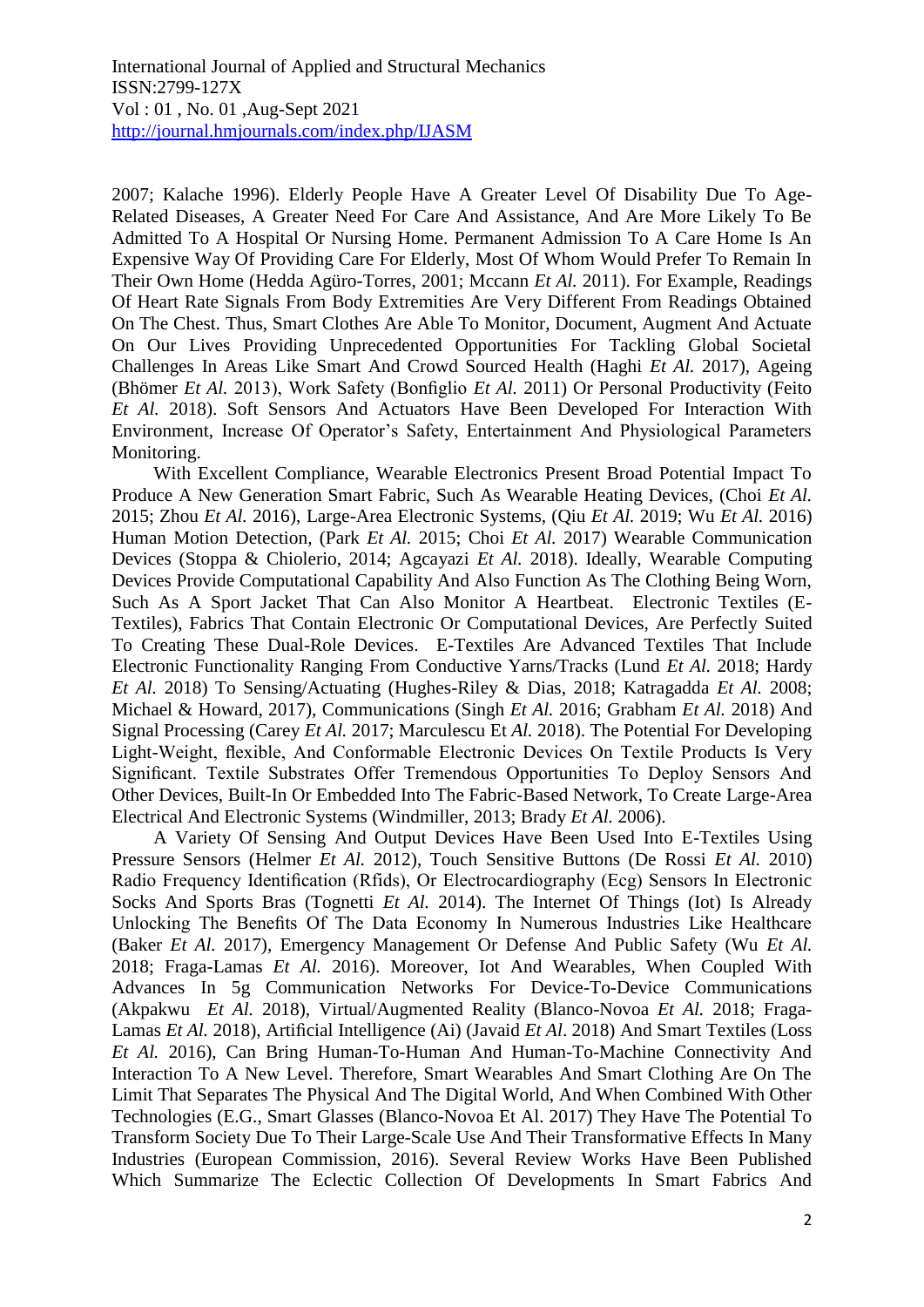Intelligent Clothing, As Well As E-Textiles And Wearable Fabrics (Meoli & May-Plumlee, 2002; Tao, 2001; Mccann & Bryson, 2009; Cho *Et Al.* 2009; Cherenack & Van Pieterson, 2012).

## *Smart Wearable System*

Smart Fabrics For Personal Wearable Applications (De Rossi Et Al. 2005) Have Several Advantages Starting By Removing The Task Of Placing The Sensors By A Professional As Well As Offering A Natural Interface With The Body With Accurate, Reproductive Positioning Of The Sensors. The Sensors Are Enclosed In The Layers Of Fabric (E.G. Fiber Optic), Or It Is The Fabric Itself Which Is Used As Sensor Or Distributed Network Of Sensors. (E.G. Piezo-Resistive And Conductive Fabrics). A Smart Wearable Fabric For Personal Health Monitoring, "So Called" Intelligent Biomedical Clothing Was Initiated In The Early 2000 (A. Lymberis And S. Olsson, 2003). It Is One Of The Most Important Applications For Smart Fabric Wearable Systems. The First Promising Results (Prototypes) Have Been Achieved By Few Research Teams In Europe And Usa, Following The "Application Pull" Approach. These Prototypes Incorporate Mainly Electrocardiogram And Respiration Monitoring (And Accessorily Other Physiological And Physical Parameters Depending On The Targeted Applications) By Implementing Strain Fabric Sensors And Fabric Electrodes.

Smart Textiles Can Be Described As Textiles That Are Able *To Sense* Stimuli From The Environment, *To React* To Them And *Adapt* To Them By Integration Of Functionalities In The Textile Structure. Smart Fabric Textiles Refer To Fabric Textiles Obtained Through Spinning, Weaving And Other Processes Using Smart Textile Fibres As Raw Materials, Or Smart Fabric Textiles Obtained By Combining Other Smart Materials With Fabric Textiles. The Smart Textile Itself Is A System That Includes A Sensing Unit, Etc.

#### *Classification Of Smart Fabric Textiles*

Smart Fabrics Textiles Are Divided Into Three Types Are:



# *Passive Smart Fabric Textiles*

It Can Only Perceive Changes Or Stimuli In The External Environment, But Cannot Adjust Themselves According To External Changes. They Are The First Generation Of Smart Fabric Textiles. Such As Anti Ultra Violet Clothing, Anti Bacterial Fabric Textiles, Ceramic Coated Fabric Textiles, And Light Guide Fabrics Are All Passive Fabric Textiles.

#### *Active Smart Fabric Textiles*

It Can Not Only Perceive Changes Or Stimuli In The External Environment, But Also Respond Accordingly To Changes In The Outside World. It Is The Second Generation Of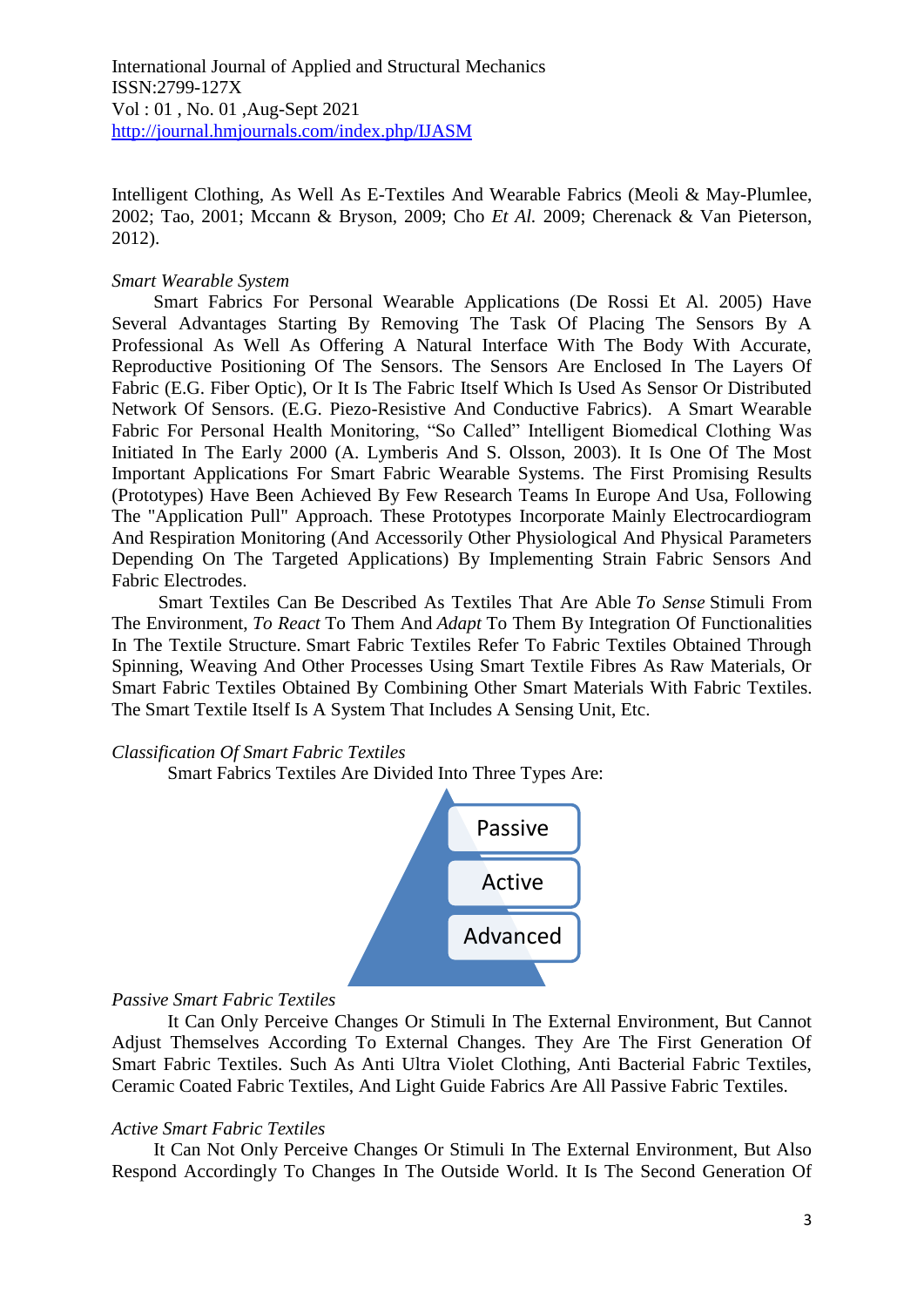Smart Fabric Textiles. Such As Shape Memory Fabric Textiles, Water Proof And Moisture Permeable Fabric Textiles, Phase Change Heat Storage Clothing, And Light Thermo Chromic Fabric Textiles Are All Active Smart Fabric Textiles.

## *Advanced Smart Fabric Textiles*

It Is Also Known As Super Smart Fabric Textiles And Adaptive Smart Fabric Textiles. It Is The Third Generation Of Smart Fabric Textiles. It Involves Communication, Sensing, Artificial Intelligence, Biology And Other High Tech Disciplines. It Can Perceive Changes Or Stimuli In The External Environment And Respond Accordingly Adapting To The External Environment Through Self Regulation (Figure 1).



Figure 1. Types Of Smart Fabric Textiles

# *Color Changing Fabric Textiles*

Smart Color Changing Fabric Textiles Refer To Fabric Textiles Whose Color Changes With Changes In The External Stimuli (Such As Light, Electricity, Pressure, Temperature, Etc). This Type Of Smart Fabric Textiles Mainly Includes Photo Chromic Fabric Textiles, Thermo Chromic Textiles, Electro Chromic Fabric Textiles, Piezo Chromic Fabric Textiles, And Wet Chromic Fabric Textiles. Smart Colour Changing Fabric Textiles Have Better Wearability And Can Be Used In Civilian, Military And High Risk Industries. In The Military Field, It Can Be Used For Military Camouflage Such As Controllable Color Changing Camouflage Clothing; In The Medical Field, It Can Be Used For Medical Monitoring, Such As Baby Clothing, To Monitor Whether The Baby Has A Fever Through Clothing Color Changes; Special Occupational Safety Protection, Such As Long Term Exposure To Chemicals In The Environment Of Hazards Or Strong Radiation, The Color Of Clothes Will Change; The Digital Field Such As Electro Chromic Clothing, Can Realize The Function Of A Tv Screen On The Clothing; The Fashion Field Such As Photo Chromic Umbrellas, Photo Chromic T Shirts, Etc ( Figure 2).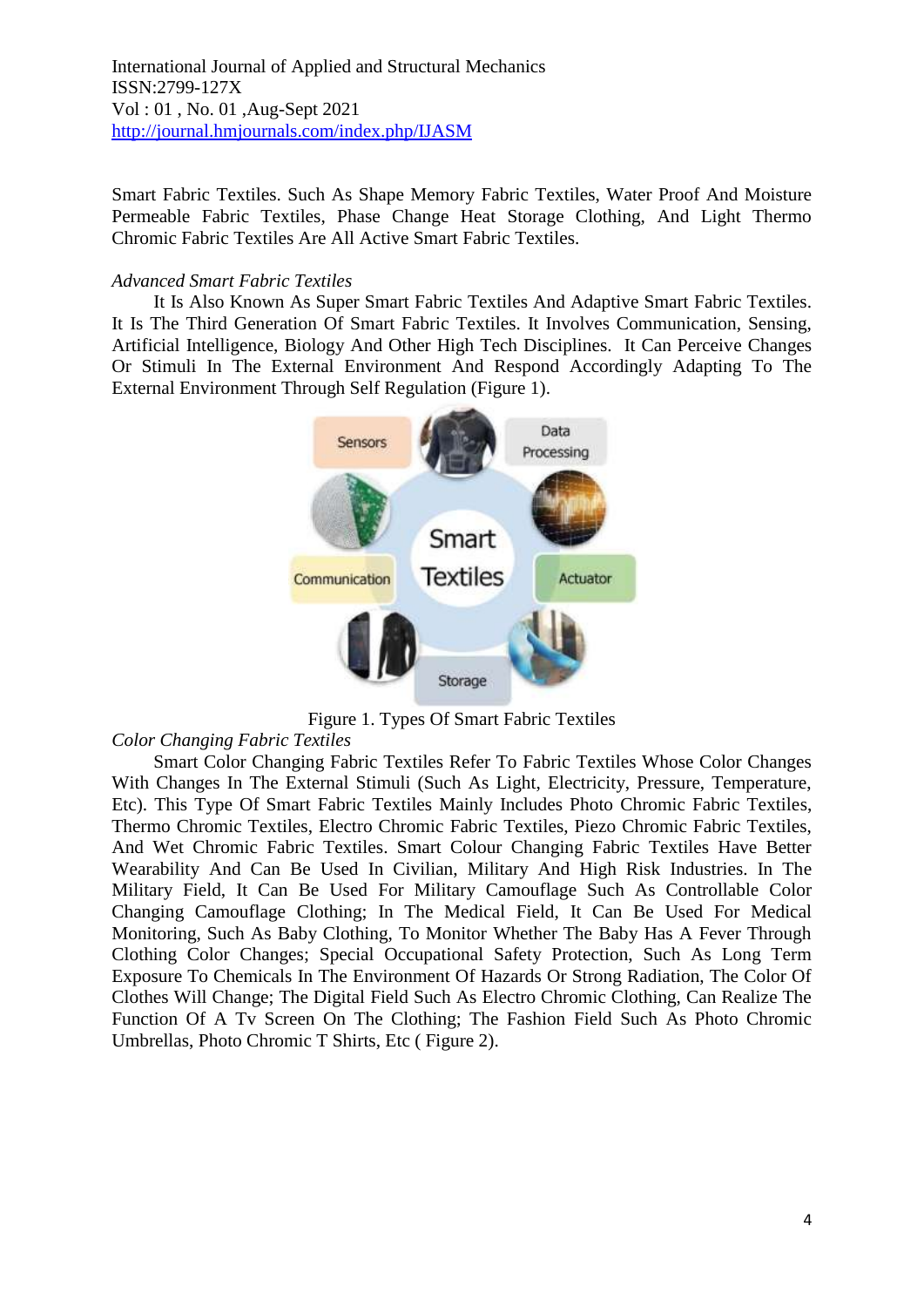

Figure 2. Photo Chromic Textiles

*Temperature Changing Fabric Textiles*

Temperature Changing Fabric Textiles Can Be Divided Into Various Types According To Their Stimulus Response To External Temperatures. Thermal Insulation Fabric Textiles Use Sunlight Thermal Storage Fibres Or Far Infra Red Fibres To Achieve Thermal Insulation. The Solar Thermal Storage Fiber Is To Radiate The Visible Light And Near Infra Red Rays From The Absorbed Sunlight To The Human Body In The Form Of Heat To Achieve The Effect Of Heat Preservation; The Far Infra Red Fiber Converts The Heat Emitted By The Human Body Into A Certain Wavelength Range Of Far Infra Red Rays. Re-Radiate To The Human Body To Reduce Heat Loss By Accelerating Blood Circulation And Achieve The Effect Of Heat Preservation. Therefore, The Heat Preservation Performance Of Far Infra Red Fiber Is Better.

Cooling Fabric Textiles Mainly Include Ultraviolet And Heat Shielding Fabrics, Cool Fabrics And Heat Dissipating Fabrics. Ultra Violet And Heat Shielding Fabrics Are Uniformly Mixed With Fine Ceramic Powder That Can Reflect Ultra Violet Rays In A Polymer Solution And Then Spun Into Fibres. Its Absorption Rate Of Visible Light And Near Infra Red Is Lo, Which Makes The Human Body Feel Cool.

Automatic Temperature Regulating Fabric Textiles Can Adjust The Temperature In Both Directions. Generally, It Is A Combination Of Phase Change Technology And Fiber Manufacturing Technology. It Can Absorb And Release Heat Energy According To The Rise And Fall Of The Ambient Temperatures. Temperature Changing Fabric Textiles Can Be Used For Civilian Clothing, Such As Cooling Vests, Sportswear, Ski Suits, Etc; Professional Clothing Such As Space Suits, Fire Suits, Diving Suits, Etc; For Medical Purposes, Constant Temperature Bandages Can Be Made To Protect Wounds. To Prevent Local Temperature From Being Too High Or Too Low; In Automobile Manufacturing, It Can Be Used For Seats And Roofs Inside Cars (Figure 3).



Figure 3. Photo Chromic Textiles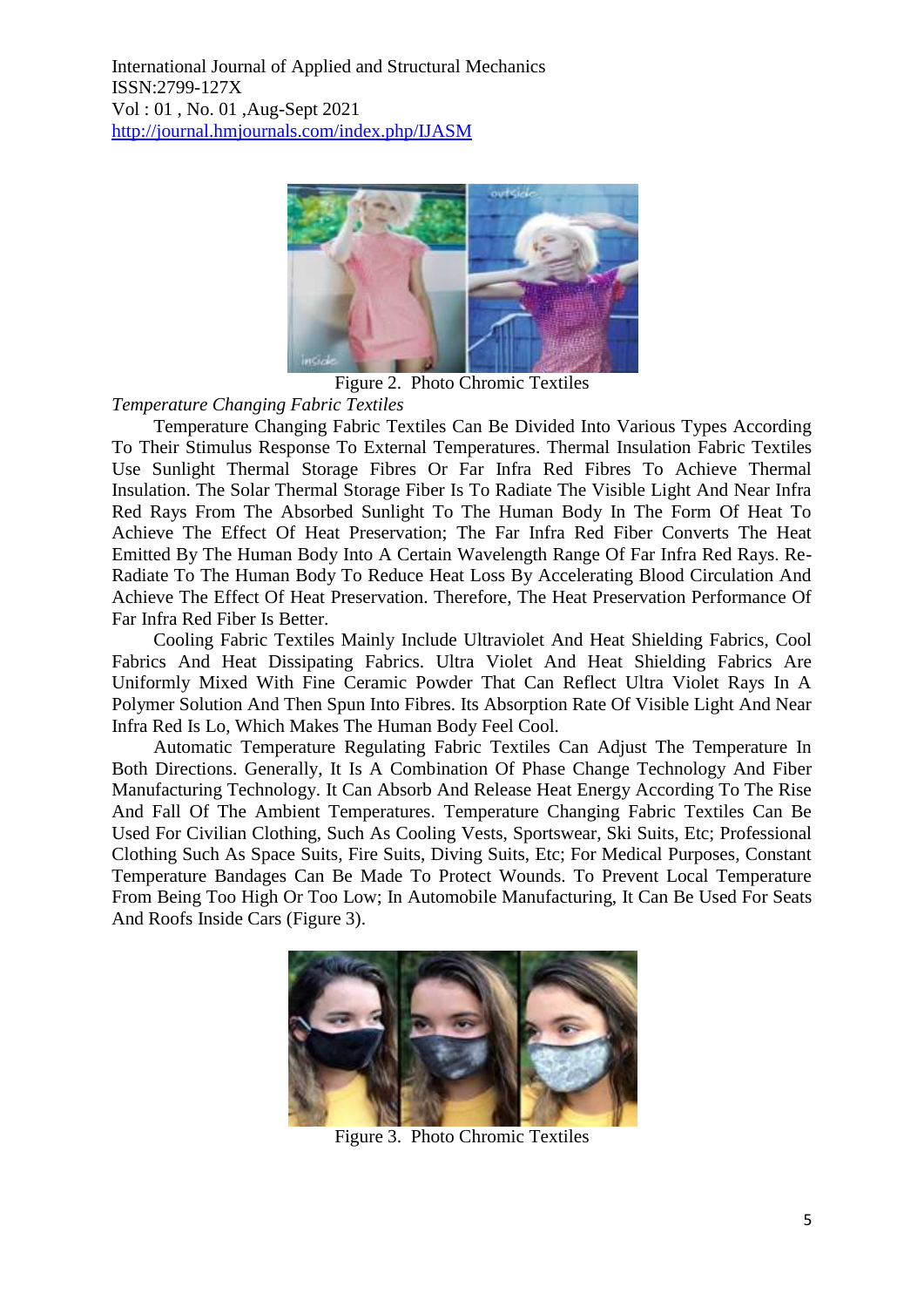Phase Changing Fabric Textiles

Protection From Extreme Environment Has Always Been A Critical Requirement Of Textile Industries. Clothing That Protects From Water, Extreme Winter Intensive Heat, Open Fire, High Voltage, Propelled Bullets, Toxic Chemicals, Nuclear Radiations And Biological Toxins, Etc Are Some Of The Examples. Phase Change Is The Process Of Going From One Physical State To Another I.E. From Solid To Liquid. Substances That Undergo The Process Of Phase Change Are Better Known As Phase Change Materials. These Material Stores Release Or Absorb Heat As They Oscillate Between Solid And Liquid Form. They Give Off Heat As They Change To A Solid State And Absorb As They Return To Liquid State. The Three Fundamentals Phases Of Matter Solid, Liquid And Gas Are Known.



Figure 4. Pcm Process

Some Of These Phase Changing Materials Change Phase Within A Temperature. This Property Of Certain Substance Is Used For Making Protective All Season Outfits, And For Abruptly Changing Climatic Conditions. Fibre, Fabric And Foam With Built In Pcms Store The Warmth Of Body And Then Release It Back To The Body, As It Needs It. Since The Process Of Phase Change Is Dynamic, The Material Are Constantly From A Solid To Liquid And Back Depending Upon Level Of Physical Activity Of The Body And Outside Temperature (Figure 4). The Amount Of Heat Absorbed By A Pcm During The Actual Phase Change With Amount Of Heat Absorbed In An Ordinary Heating Process Can Be Compared By Considering Water As Pcm.

The Use Of Phase Change Material Technology In Different Applications For Automotive Interior Could Supply Energy Savings As Well As Increasing The Thermal Comfort Of Car Interior. Active Wear Needs To Provide A Thermal Balance Between The Heat Generated By The Body While Engaging In A Sport And The Heat Released Into The Environment. Normal Active Wear Garments Do Not Always Fulfill This Requirement. Lifestyle Apparel Such As Smart Fleece Vest, Men's And Women's Hats, Gloves And Rainwater. Outdoor Sports Apparel Like Jackets And Jacket Linings, Boots, Golf Shoes, Running Shoes, Socks And Ski And Snowboard Gloves. Medical Textiles: To Increase The Thermo Physical Comfort Of Surgical Clothing Such As Gowns, Caps And Gloves. In Bedding Materials Such As Mattress Covers, Sheers And Blankets. A Product Which Supports The Effort To Keep The Patient Warm Enough During An Operation By Providing Insulation Tailored To The Body's Temperature (Figure 5).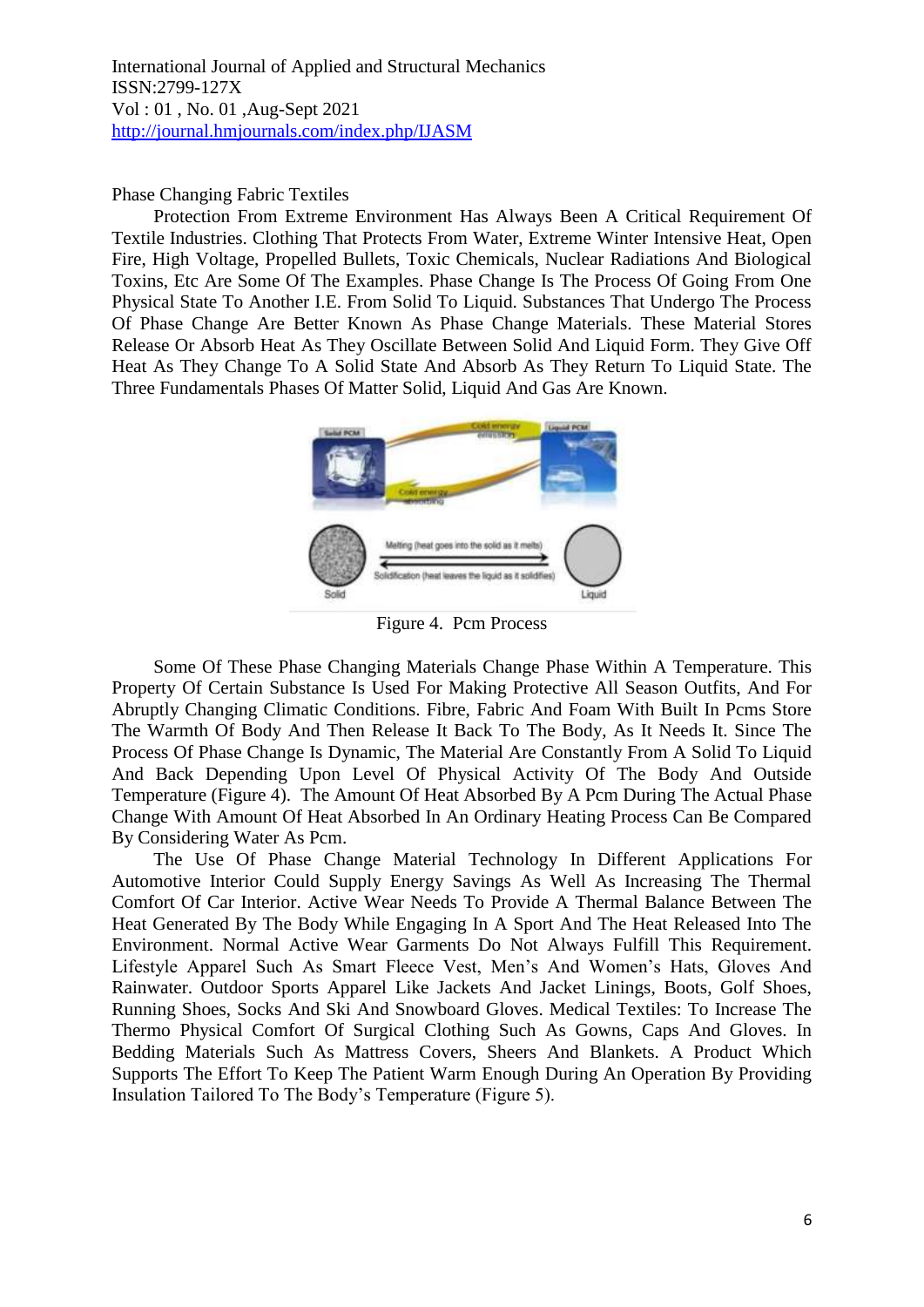

Figure 5. Pcm Textiles

Electronic Information Smart Fabric Textiles

Electronic Information Smart Textile Is A Combination Of Flexible Microelectronic Components And Fabric Textiles, So That The Sensor Can Perceive Changes In The External Environment, The Information Processor Processes The Information, And Makes Judgments And Issues Instructions, And Then Changes The Initial State Of The Material Through The Driver To Adapt To The Outside World Changes In The Environment, So As To Achieve Self Diagnosis, Self Regulation, Self Repair And Other Functions. The Main Technologies Adopted According To The Different Ways Of Combining Microelectronic Components And Fabric Textiles Are Modular Technology, Embedded Technology And Fiber Based Technology.

Electronic Information Smart Fabric Textiles Are Widely Used And Are One Of The Most Promising Smart Fabric Textiles. It Can Be Used In Medical And Health Aspects, Such As Medical Shirts. It Can Monitor The Wearer's Body Temperature, Heartbeat, Blood Pressure And Other Data To Realize Remote Monitoring Of Patients In The Hospital. When An Emergency Occurs, The Hospital Can Find It Through The Positioning System On The Shirt. For Emergency Patients, There Are Smart Socks, Smart Baby Jumpsuits And Other Similar Smart Clothing Used For Medical Purposes; For Sports And Fitness, It Is Convenient For Users To Check Their Exercise Time, Intensity, Distance, Energy Consumption And Other Exercise Parameters, Such As Heart Rate. The Monitoring Bra Is Shown In Colmar Smart Sportswear, Etc; Used In Multimedia Digital Products, Such As The Music Jacket. It Can Not Only Play Music Stored In Advance By The User, But Also Listen To Radio Programs. The Music Play Back Function Is Provided By A Full Fabric Capacitive Keyboard Control, The Main Source Of Energy Is Solar Energy, Wind Energy, Etc; For Military Purposes Such As Combat Uniforms Embedded With Ultra Micro Sensors, Which Can Identify The Wounded And Bleeding Parts Of Soldiers. The Uniforms Of This Part Can Immediately Expand And Contract To Stop Bleeding. There Are Also Smart Parachutes That Can Detect The Air And Ground Conditions And Change The Flight Direction And Speed In Time (Figure 6).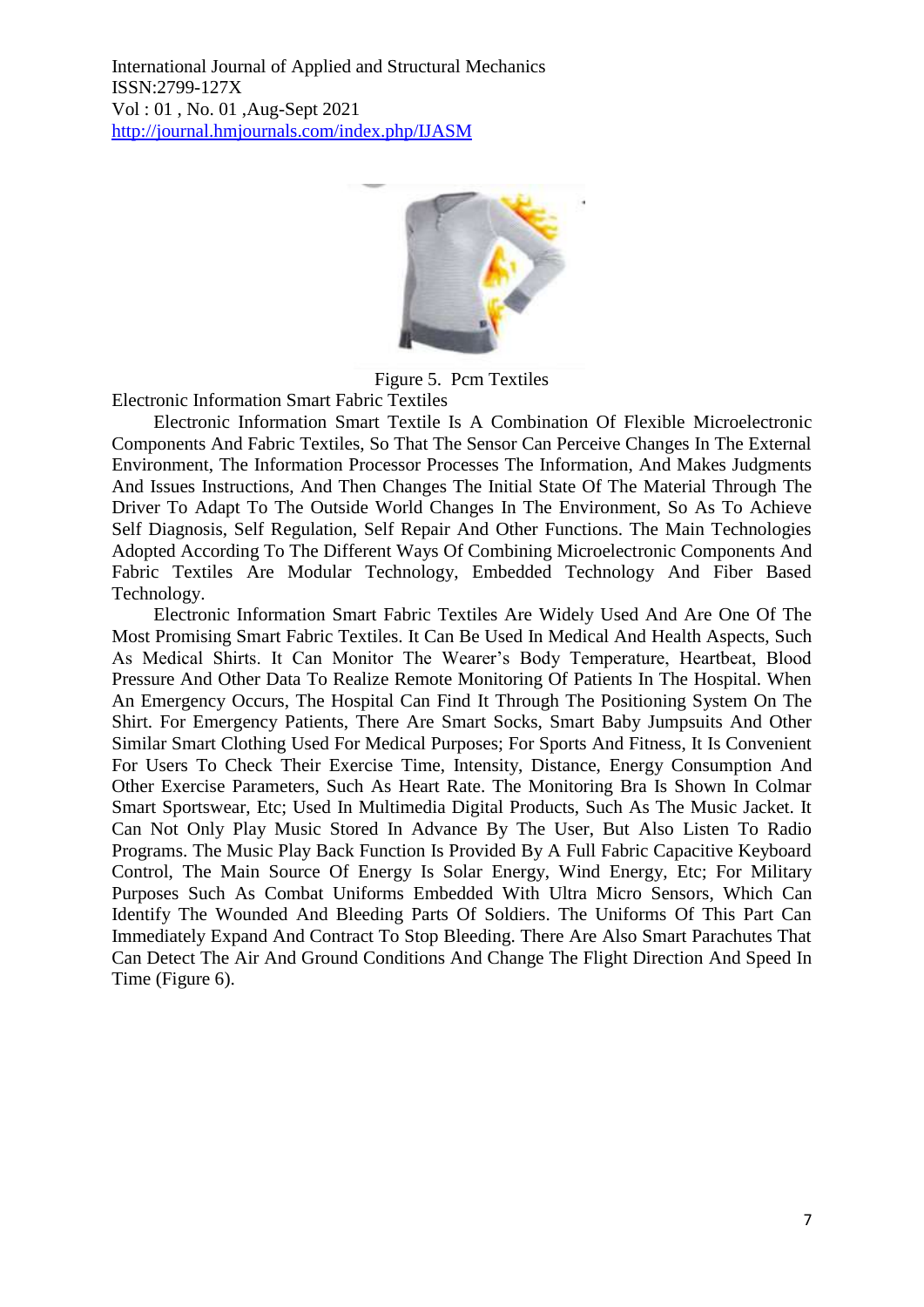

Advanced - Medical Shirt, Music Jacket, Heart Rate Monitoring Bra Figure 6. Electronic Information Textiles

# **2. CONCLUSION**

The Aim Of This Study Was To Provide The Overview Of The Smart Fabric And Types Of Smart Textiles Related To Health Care. Smart Textiles Must Be Flexible Enough To Worn For Long Periods Of Time Without Causing Any Discomfort In Order To Become A Viable And Practical Product. Smart Textiles Have A Largely Range Of Applications, Often Starting As A Highly Specialized Application Before Becoming A More Generally Available Consumer Product. The Topics Covered Here Show That The Types Of Smart Fabrics That Must Involve In Colour Changing Fabrics, Temperature Changing Fabrics, Phase Changing Fabrics, Electronic Information Fabrics. Creating A Wearable Garment Integrates Textiles And Fashion Design With Input From The End Uses Such As Health Care Workers, Defense Forces And Sport Physicians. Market Trends Suggest Great Opportunities For Smart Fabrics Within The Textile Market; Given The Current Pace Of Development, Smart Textiles Will Form A Ubiquitous Part Of Our Lifestyle. Our Clothing Is Becoming Contextually Aware And Is Learning To Adjust To Suit The Individual Needs Of The User.

# Acknowledgement

The Author Grateful Thanks To Head Of The Department, College Principal And Management Authority For Providing Facility For Formulating The Modern Review Paper.

# **3. REFERENCE**

- [1] D. Marculescu D. Et Al., Electronic Textiles: A Platform For Pervasive Computing, Proceedings Of The Ieee, 91 (2003) 1995 – 2018.
- [2] Lukowicz P, Kirstein T, Tröster G. Wearable Systems For Health Care Applications. Methods Of Information In Medicine 2004; 43:232–8.
- [3] Konstantas D. An Overview Of Wearable And Implantable Medical Sensors. In: Imia Year Book Of Medical Informatics; 2007 P. 66–9.
- [4] Muirgray Ja. Better Value Health Care–The 21 Stcentury Agenda. Zeitsch Riftfür Ärztliche Fortbildung Und Qualität Im Gesundheitswesen – German Journal For Quality In Health Care 2007; 101(5):344–6.
- [5] Kalachea. Ageing Worldwide.In: Ebrahims, Kalchea, Editors. Epidemiology In Old Age. London: Bmj; 1996. P. 22–31.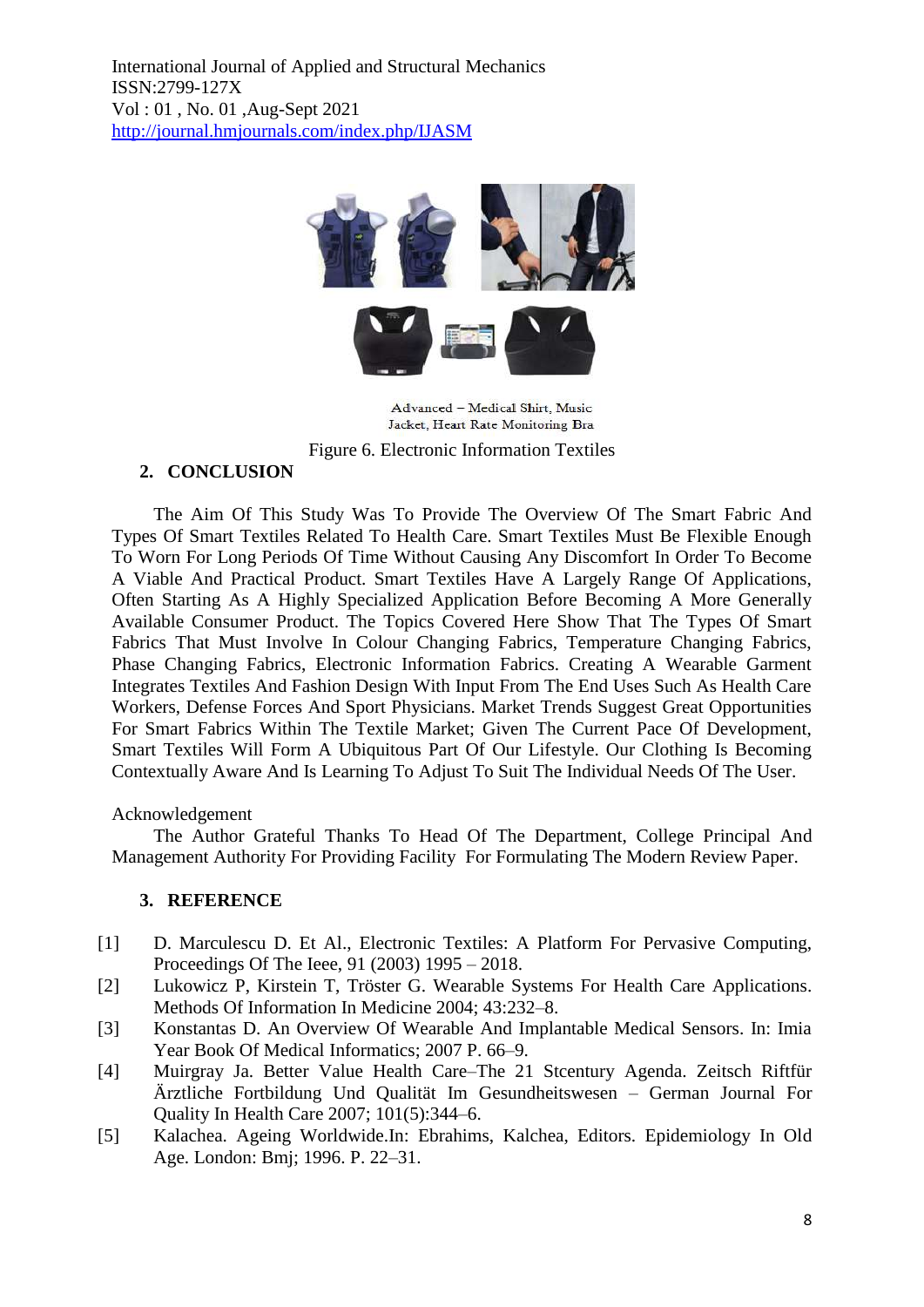- [6] Hedda Agüro-Torres H, Von Strauss E, Viitanen M, Winblad B, Fratiglioni L. Institutionalizationintheelderly:Theroleofchronicdiseasesanddementia. Cross-Sectionalandlongitudinaldatafromapopulation-Basedstudy. Journal Of Clinical Epidemiology 2001; 54:795–801.
- [7] Mccannm, Donnellym, O'reilly D. Living Arrangements, Relationship To People In The Household And Admission To Care Homes For Older People. Age And Ageing 2011;40:358–63.
- [8] Haghi, M.; Thurow, K.; Stoll, R. Wearable Devices In Medical Internet Of Things: Scientific Research And Commercially Available Devices. Healthc. Inf. Res. 2017, 23, 4–15.
- [9] Bhömer,M.;Tomico,O.;Hummels,C.Vigour:Smarttextileservicestosupportrehabilitation. Inproceedings Of The Nordic Design Research Conference (Nordes 2013), Copenhagen, Denmark, 9–12 June 2013; Volumne 9, P. 12
- [10] Bonfiglio,A.;Curone,D.;Secco,E.L.;Magenes,G.;Tognetti,A. Emergencyandwork. Inwearablemonitoring Systems; Springer: Boston, Ma, Usa, 2011; Pp. 205–219.
- [11] Feito, Y.; Moriarty, T.A.; Mangine, G.; Monahan, J. The Use Of A Smart-Textile Garment During High-Intensity Functional Training. A Pilot Study. J. Sports Med. Phys. Fit. 2018.
- [12] C. Dalsgaard And R. Sterrett White Paper On Smart Textile Garments And Devices: A Market Overview Of Smart Textile Wearable Technologies. Http://Www.Ohmatex.Dk/Pdfer/Whitepaper\_Smart\_Textiles.Pdf
- [13] Choi, S.; Park, J.; Hyun, W.; Kim, J.; Kim J.; Lee, Y. B.; Song, C; Hwang, H. J.; Kim, J. H.; Hyeon, T.; Kim, D.-H. Stretchable Heater Using Ligand-Exchanged Silver Nanowire Nanocomposite For Wearable Articular Thermotherapy. Acs Nano 2015, 9(6), 6626−6633.
- [14] Zhou, J.; Mulle, M.; Zhang, Y.; Xu, X.; Li, E. Q.; Han, F.; Thoroddsenc, S. T.; Lubineau, G. Highampacity Conductive Polymer Microfibers As Fast Response Wearable Heaters And Electromechanical Actuators. J. Mater. Chem. C 2016, 4, 1238−1249.
- [15] Qiu, Q.; Zhu, M.; Li, Z.; Qiu, K.; Liu, X.; Yu, J.; Ding, B. Highly Flexible, Breathable, Tailorable And Washable Power Generation Fabrics For Wearable Electronics. Nano Energy 2019, 58, 750–758.
- [16] Wu, C.; Kim, T. W.; Li, F.; Guo, T. Wearable Electricity Generators Fabricated Utilizing Transparent Electronic Textiles Based On Polyester/Ag Nanowires/Graphene Core-Shell Nanocomposites. Acs Nano 2016, 10, 6449−6457.
- [17] Park, J. J.; Hyun, W. J.; Mun, S. C.; Park, Y. T.; Park, O O. Highly Stretchable And Wearable Graphene Strain Sensors With Controllable Sensitivity For Human Motion Monitoring. Acs Appl. Mater. Interfaces 2015, 7, 6317−6324.
- [18] Choi, D. Y.; Kim, M. H.; Oh, Y. S.; Jung, S.-H.; Jung, J. H.; Sung, H. J.; Lee, H. W.; Lee, H. M. Highly Stretchable, Hysteresis-Free Ionic Liquid-Based Strain Sensor For Precise Human Motion Monitoring. Acs Appl. Mater. Interfaces 2017, 9, 1770−1780.
- [19] Stoppa, M.; Chiolerio, A. Wearable Electronics And Smart Textiles: A Critical Review. Sensors 2014, 14, 11957−11992.
- [20] Agcayazi, T.; Chatterjee, K.; Bozkurt, A.; Ghosh, T. K. Flexible Interconnects For Electronic Textiles. Adv. Mater. Technol. 2018, 3, 1700277.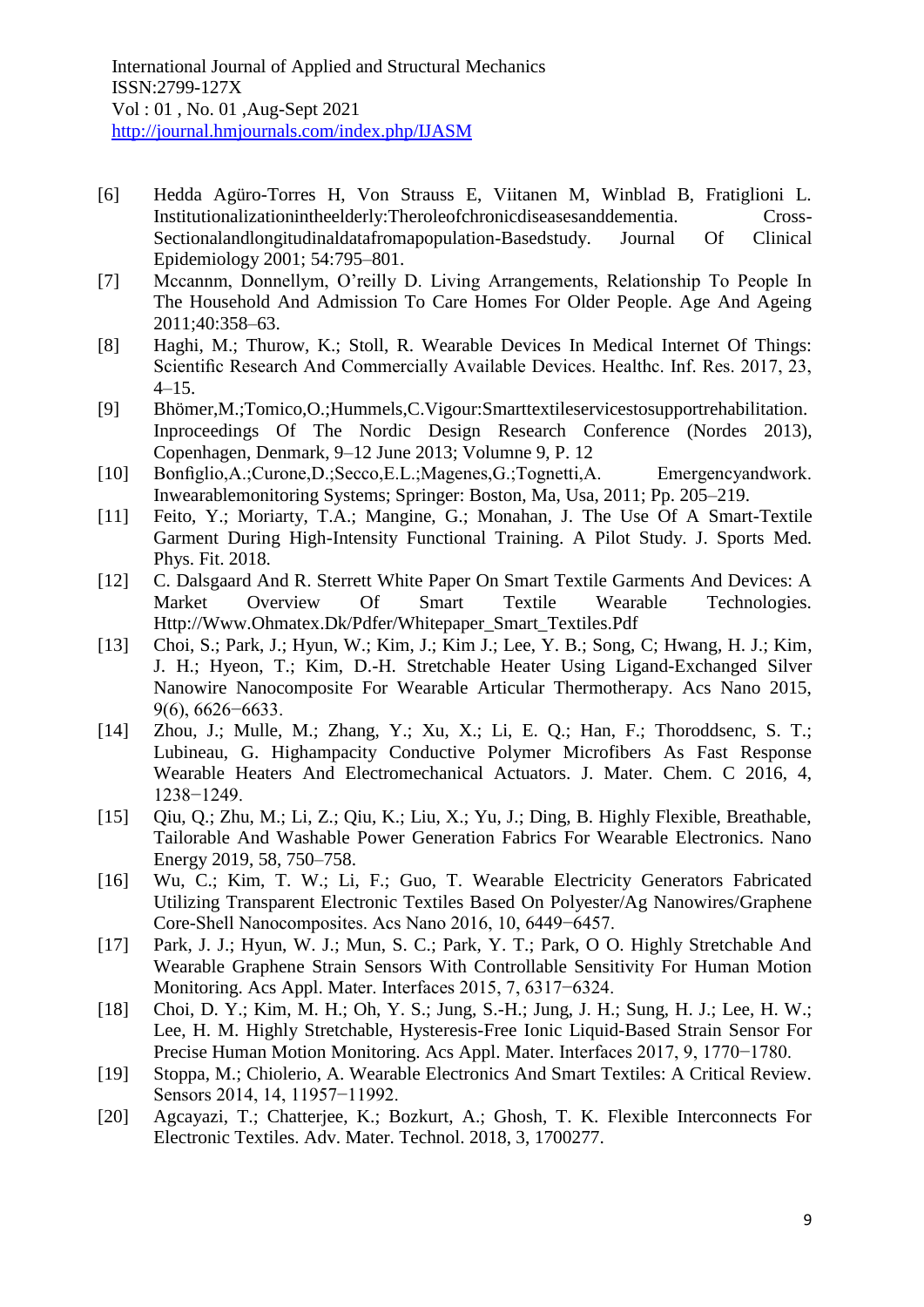- [21] Lund, A.; Van Der Velden, N.M.; Persson, N.-K.; Hamedi, M.M.; Müller, C. Electrically Conducting fibres For E-Textiles: An Open Playground For Conjugated Polymers And Carbon Nanomaterials. Mater. Sci. Eng. R. Rep. 2018, 126, 1–29.
- [22] Hardy, D.; Moneta, A.; Sakalyte, V.; Connolly, L.; Shahidi, A.; Hughes-Riley, T. Engineering A Costume For Performance Using Illuminated Led-Yarns. Fibers 2018, 6, 35.
- [23] Hughes-Riley, T.; Lugoda, P.; Dias, T.; Trabi, C.; Morris, R. A Study Of Thermistor Performance Within A Textile Structure. Sensors 2017, 17, 1804.
- [24] Katragadda, R.B.; Xu, Y. A Novel Intelligent Textile Technology Based On Silicon flexible Skins. Sens. Actuators A Phys. 2008, 143, 169–174.
- [25] Michael, B.; Howard, M. Activity Recognition With Wearable Sensors On Loose Clothing. Plos One 2017, 12, E0184642.
- [26] Singh, N.K.; Singh, V.K.; Naresh, B. Textile Antenna For Microwave Wireless Power Transmission. Procedia Comput. Sci. 2016, 85, 856–861.
- [27] Grabham, N.J.; Li, Y.; Clare, L.R.; Stark, B.H.; Beeby, S.P. Fabrication Techniques For Manufacturing flexible Coils On Textiles For Inductive Power Transfer. Ieee Sens. J. 2018, 18, 2599–2606.
- [28] Carey,T.;Cacovich,S.;Divitini,G.;Ren,J.;Mansouri,A.;Kim,J.M.;Wang,C.;Ducati,C.;Sor dan, R.; Torrisi, F. Fullyinkjet-Printedtwo-Dimensionalmaterialfield-Effectheterojunctionsforwearableandtextileelectronics. Nat. Commun. 2017, 8, 1202.
- [29] Marculescu, D.; Marculescu, R.; Zamora, N.H.; Stanley-Marbell, P.; Khosla, P.K.; Park, S.; Jayaraman, S.; Jung, S.; Lauterbach, C.; Weber, W.; Et Al. Electronic Textiles: A Platform For Pervasive Computing. Proc. Ieee 2003, 91, 1995–2018.
- [30] De Rossi, D.; Veltink, P. Wearable Technology For Biomechanics: E-Textile Or Micromechanical Sensors? Ieee Eng. Med. Biol. Mag. 2010, 29, 37–43.
- [31] Tognetti,A.;Derossi,D.;Lorussi,F.;Dallemura,G.;Pacelli,M.;Carbonaro,N.;Paradiso,R.N ewgeneration Of Wearable Goniometers For Motion Capture Systems. J. Neuroeng. Rehabil. 2014, 11, 56.
- [32] Baker, S.B.; Xiang, W.; Atkinson, I. Internet Of Things For Smart Healthcare: Technologies, Challenges, And Opportunities. Ieee Access 2017, 5, 26521–26544.
- [33] Wu, F.; Rüdiger, C.; Redouté, J.; Yuce, M.R. We-Safe: A Wearable Iot Sensor Node For Safety Applications Via Lora. In Proceedings Of The 2018 Ieee 4th World Forum On Internet Of Things (Wf-Iot), Singapore, 5–8 February 2018; Pp. 144–148.
- [34] Fraga-Lamas, P.; Fernández-Caramés, T.M.; Suárez-Albela, M.; Castedo, L.; González-López, M. A Review On Internet Of Things For Defense And Public Safety. Sensors 2016, 16, 1644.
- [35] Akpakwu, G.A.; Silva, B.J.; Hancke, G.P.; Abu-Mahfouz, A.M. A Survey On 5g Networks For The Internet Of Things: Communication Technologies And Challenges. Ieee Access 2018, 6, 3619–3647.
- [36] Blanco-Novoa,Ó.; Fernández-Caramés, T.M.;Fraga-Lamas, P.;Vilar-Montesinos, M.A.Apractical Evaluation Of Commercial Industrial Augmented Reality Systems In An Industry 4.0 Shipyard. Ieee Access 2018, 6, 8201–8218.
- [37] Fraga-Lamas, P.; Fernández-Caramés, T.M.; Blanco-Novoa, Ó.; Vilar-Montesinos, M.A. A Review On Industrial Augmented Reality Systems For The Industry 4.0 Shipyard. Ieee Access 2018, 6, 13358–13375.
- [38] Javaid, N.; Sher, A.; Nasir, H.; Guizani, N. Intelligence In Iot-Based 5g Networks: Opportunities And Challenges. Ieee Commun. Mag. 2018, 56, 94–100.